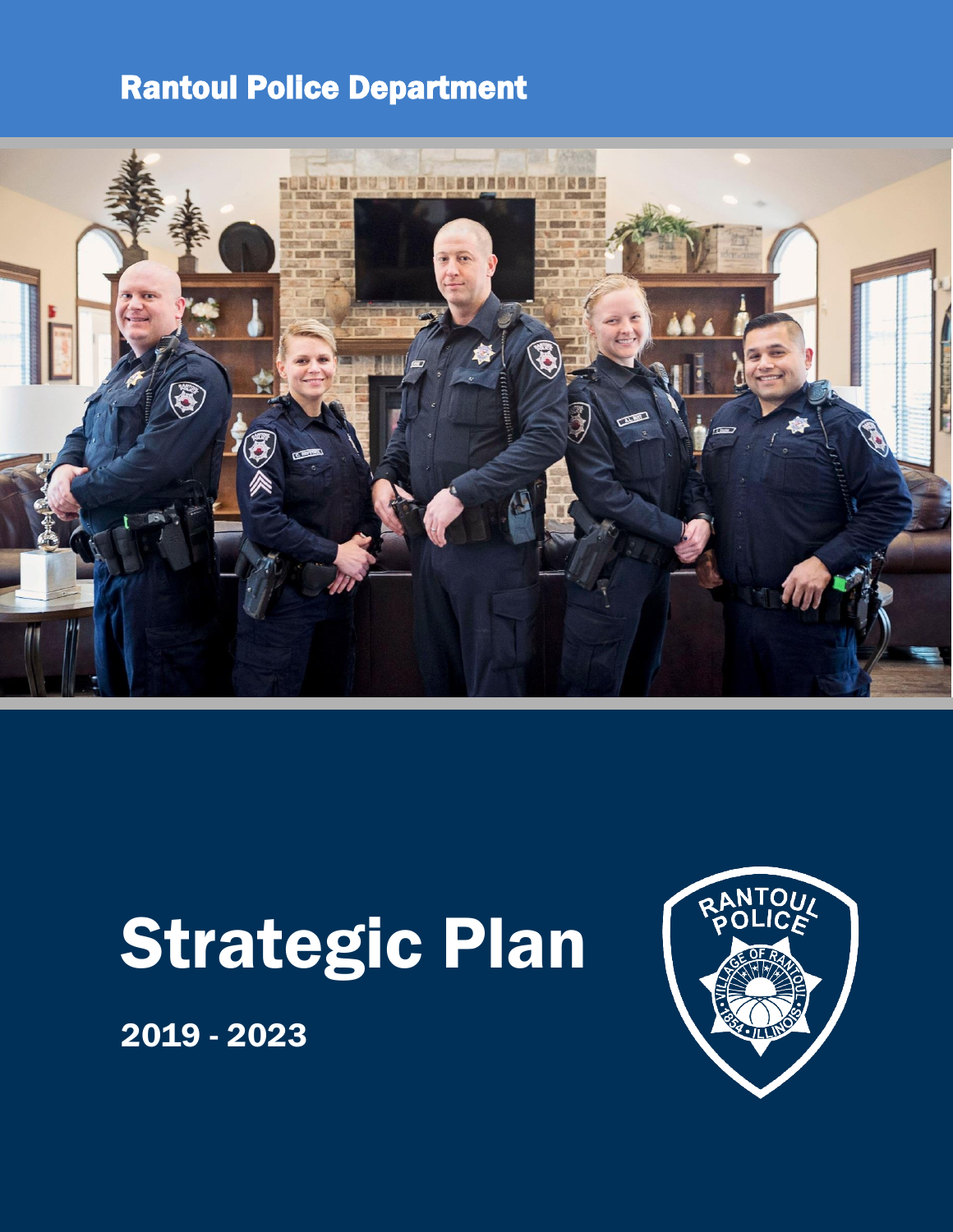### **Table of Contents**

| Introduction                                 | 3  |
|----------------------------------------------|----|
| Organizational Overview                      | 4  |
| Organizational Chart                         | 5  |
| Vison, Mission, and Values                   | 6  |
| <b>Strategic Goals and Objectives</b>        | 7  |
| Goal 1: Crime Mitigation and Quality of Life | 8  |
| Goal 2: Community Outreach and Communication | 9  |
| Goal 3: Operational Effectiveness            | 10 |
| Goal 4: Employee Development and Retention   | 11 |
| Goal 5: Emergency Preparedness               | 12 |
| Goal 6: Recruitment                          | 13 |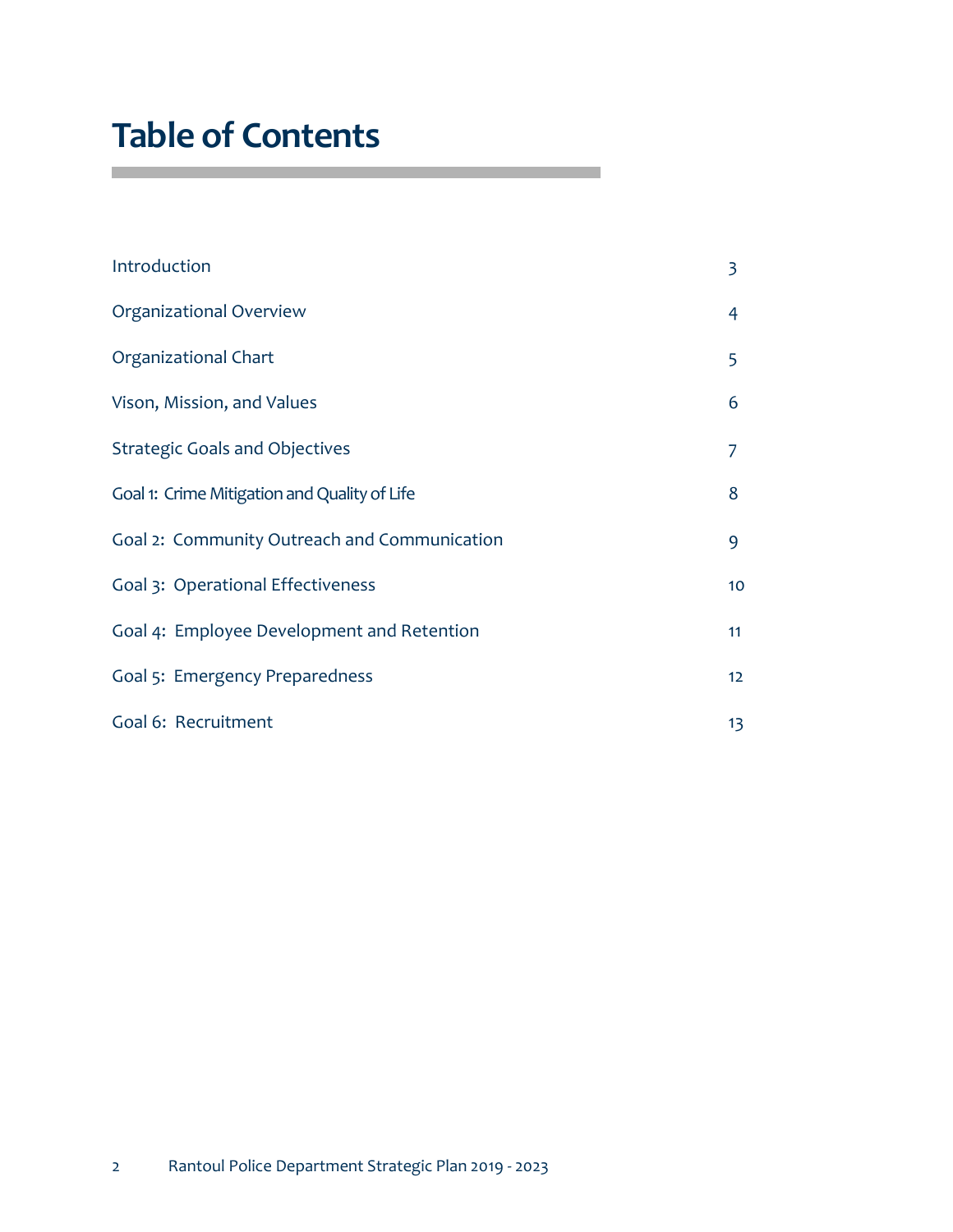### **Introduction**







On behalf of the Rantoul Police Department, we are pleased to present our department's five year strategic plan as we strive to achieve our vision to be a model law enforcement agency by creating partnerships, building trust, reducing crime and improving the quality of life for our community. This plan will serve as a blueprint to guide our organization over the next five years. It is the culmination of months of planning, research, and discussion about priorities and the focus of our organization. The strategic plan is a dynamic document that is in a state of constant review and updating. As specific goals are achieved, new challenges will become apparent.

The Rantoul Police Department has enjoyed tremendous support from the Mayor, Board of Trustees, and Village Administrator. It is with their support and the support of our community that we will be able to move forward and achieve the goals set forth in this strategic plan.

We encourage you to review our strategic plan, which reaffirms our commitment to serving and protecting our community to maintain the safety of our citizens, to preserve the peace, and to improve the quality of life in the Village of Rantoul.

Anthony J. Brown Alex F. Meyer Justin E. Bouse Chief of Police Lieutenant Lieutenant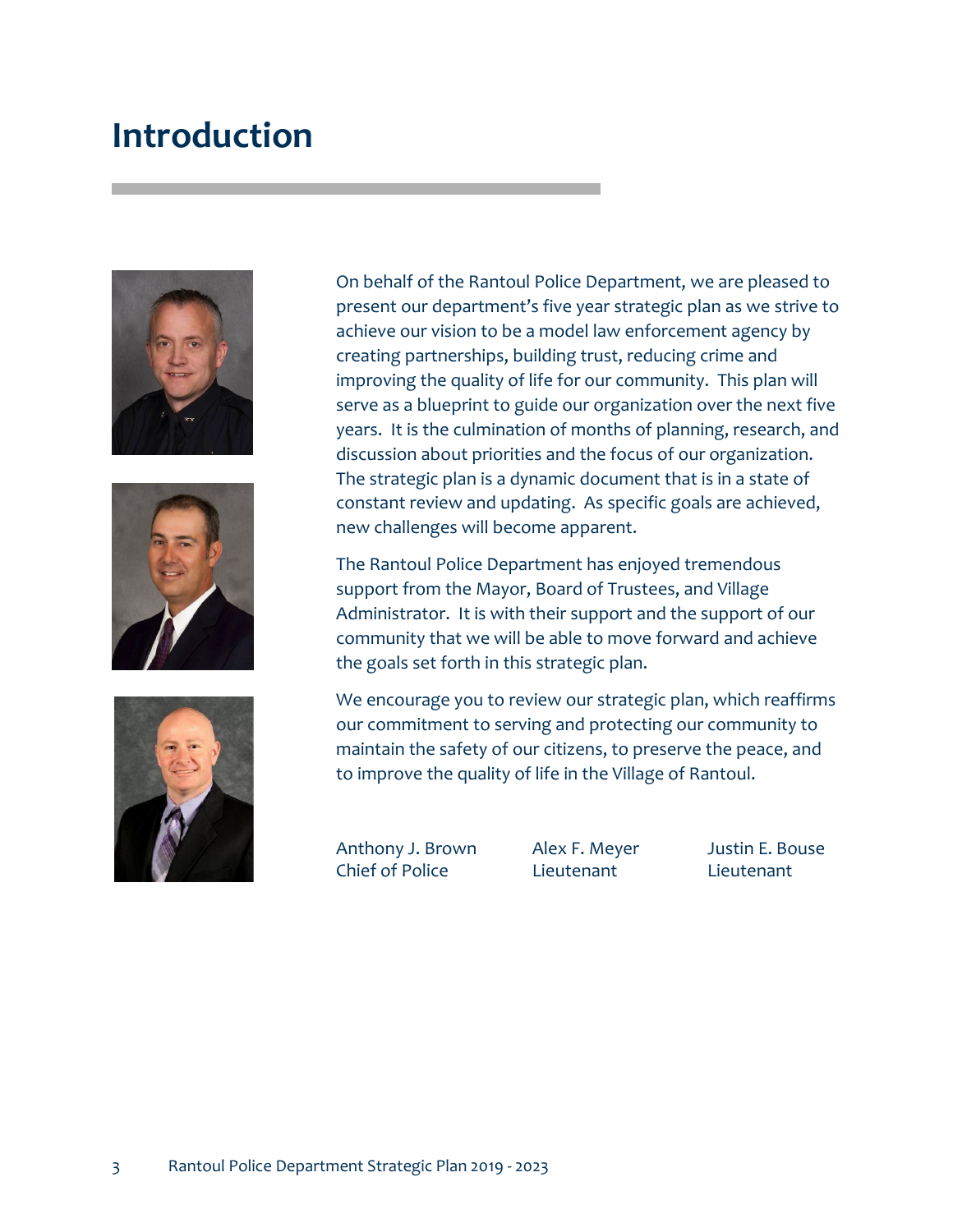# **Organizational Overview**

The Rantoul Police Department proudly serves the Village of Rantoul; a diverse and emerging community of approximately 13,000 residents. The Village, located in east central Illinois, covers approximately 8.6 square miles. The Department is a progressive and innovative law enforcement agency, possessing a strong value system that emphasizes providing services with respect, integrity and pride.

The Rantoul Police Department consists of 38 employees, 31 of which are sworn police officers. The Department is divided into two service divisions, with a Lieutenant overseeing each division. The Patrol Division is led by Lieutenant Alex Meyer and the Administrative Division is led by Lieutenant Justin Bouse.

The Patrol Division is the largest division of the Rantoul Police Department composed of 17 patrol officers supervised by two patrol sergeants on each shift. The officers assigned to the Patrol Division respond to calls 24 hours a day, seven days a week. Typical duties of a patrol officer include residential and business patrols, enforcement of state, local, and traffic offenses, investigation of motor vehicle traffic crashes, and response to calls for service. Assigned officers conduct patrol in marked police vehicles, bicycles, and occasional foot patrols.

The Police Department's Administrative Division includes Investigations, School Resource Officers, Records, Animal Control, and Emergency Management. It is also responsible for the general administrative functions of the Police Department.

#### **2018 Department Facts**

| FY19/20 Budget                   | \$4,347,887 |
|----------------------------------|-------------|
| <b>Calls for Service</b>         | 11,871      |
| <b>Incident Reports</b>          | 2044        |
| <b>Traffic Stops</b>             | 2,335       |
| Felony & Misdemeanor Arrests     | 645         |
| <b>Village Complaints Issued</b> | 75          |
| <b>Sworn Employees</b>           | 31          |
| Non-sworn Employees              | 7           |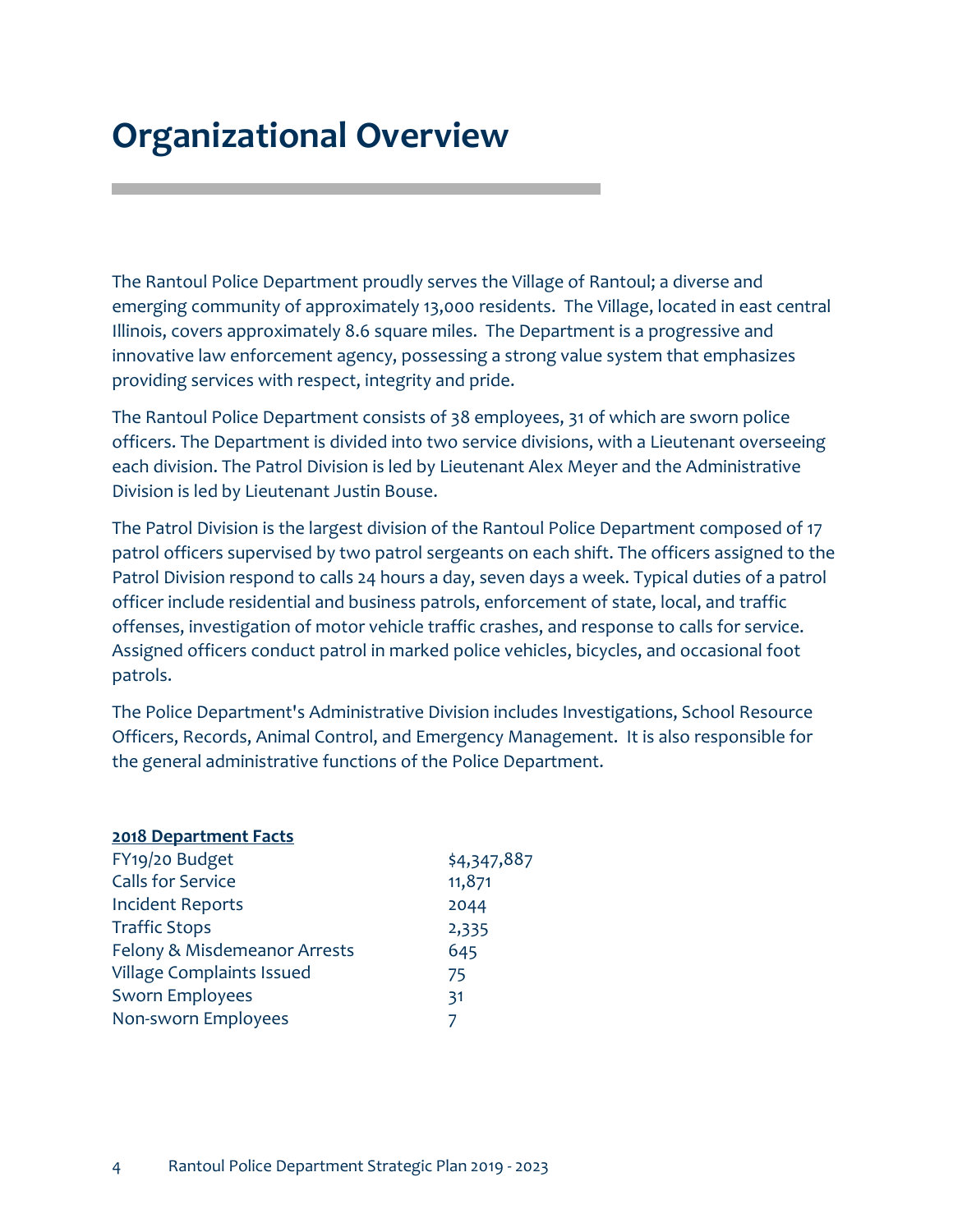# **Organizational Chart**

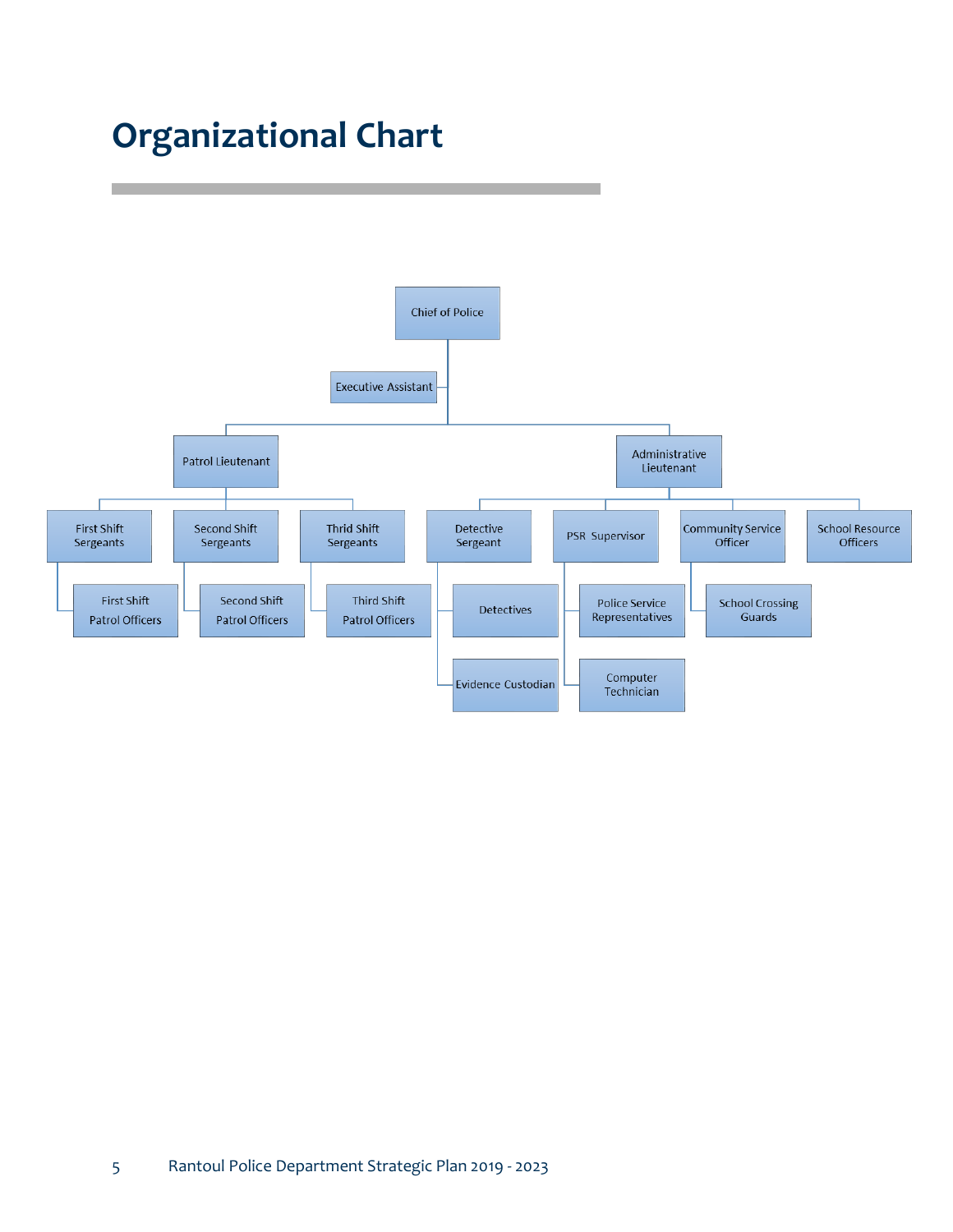### **Vison, Mission, and Values**

### **OUR VISION**

To be a model law enforcement agency by creating partnerships, building trust, reducing crime and improving the quality of life for our community.

### **OUR MISSION**

The Rantoul Police Department is committed to serving and protecting our community based on the ideals of community-based policing. Our mission is to maintain the safety of our citizens, to preserve the peace, to protect property, and to improve the quality of life in the Village of Rantoul.

### **OUR VALUES**

Our values guide the operation of the Department and the conduct of our members. They are the essence of our identity – the principles, beliefs and philosophy of our organization.

#### **Integrity**

We are committed to honesty, candor, and ethical behavior; accepting individual responsibility and accountability for actions and our decisions. We are stewards of the public's trust and we have a commitment to service that is transparent.

### **Respect**

We are committed to treating all people with respect, compassion, and concern; treating others as we want to be treated. We value diversity and welcome individual perspectives, backgrounds and opinions.

### **Pride**

We are committed to professionalism, service and moral courage. We take pride in ourselves, in our department, and in the Village of Rantoul. We strive to exceed the expectations of our community through quality and continuous improvement.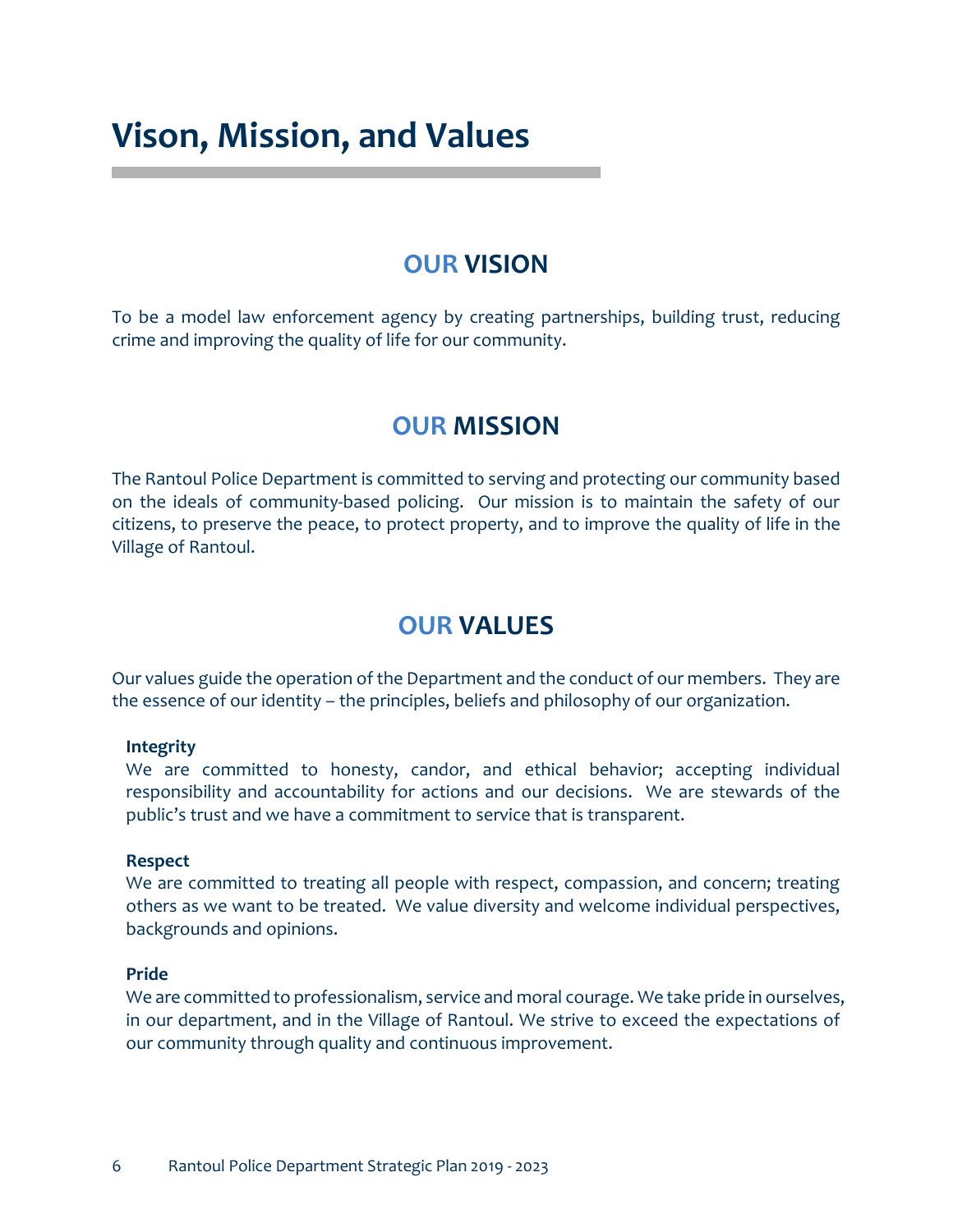# **Strategic Goals and Objectives**

|    | <b>STRATEGIC GOALS</b>                      | <b>STRATEGIC OBJECTIVES</b>                                                                                                                                                                                                                                                                                                                                                                                                            |
|----|---------------------------------------------|----------------------------------------------------------------------------------------------------------------------------------------------------------------------------------------------------------------------------------------------------------------------------------------------------------------------------------------------------------------------------------------------------------------------------------------|
| 1. | <b>Crime Mitigation and Quality of Life</b> | 1.1 Enhance services to the community<br>1.2 Develop effective proactive policing strategies<br>1.3 Develop effective crime prevention strategies<br>1.4 Improve traffic safety<br>1.5 Implementation of Crime Free Housing                                                                                                                                                                                                            |
| 2. | <b>Community Outreach and Communication</b> | Develop an integrated communications plan<br>2.1<br>2.2 Develop and strengthen public outreach and<br>safety programs<br>2.3 Enhance department Image                                                                                                                                                                                                                                                                                  |
| 3. | <b>Operational Effectiveness</b>            | 3.1 Ensure effective and efficient resource<br>deployment<br>3.2 Develop a crime analysis function<br>3.3 Identify technology and equipment needs<br>3.4 Maintain organizational excellence<br>3.5 Partner with inter and intra governmental units                                                                                                                                                                                     |
| 4. | <b>Employee Development and Retention</b>   | 4.1 Expand employee career development<br>4.2 Recognize the acts of exceptional performance<br>and achievement of employees<br>4.3 Develop a comprehensive employee wellness<br>program<br>4.4 Strengthen supervisor development<br>4.5 Strengthen intradepartmental communication                                                                                                                                                     |
| 5. | <b>Emergency Preparedness</b>               | 5.1 Review the emergency management function to<br>identify organizational, staffing and resource<br>needs to effectively respond to natural and man-<br>made disasters<br>5.2 Ensure the Village is prepared for and ability to<br>respond to natural and man-made disasters<br>5.3 Conduct regular incident response drills and<br>tabletop exercises<br>5.4 Enhance ability to effectively alert community<br>during severe weather |
| 6. | Recruitment                                 | 6.1 Develop strategies to increase the number and<br>diversity of applicants taking the police officer<br>exam<br>6.2 Work with Fire and Police Commission to<br>improve the police officer testing process                                                                                                                                                                                                                            |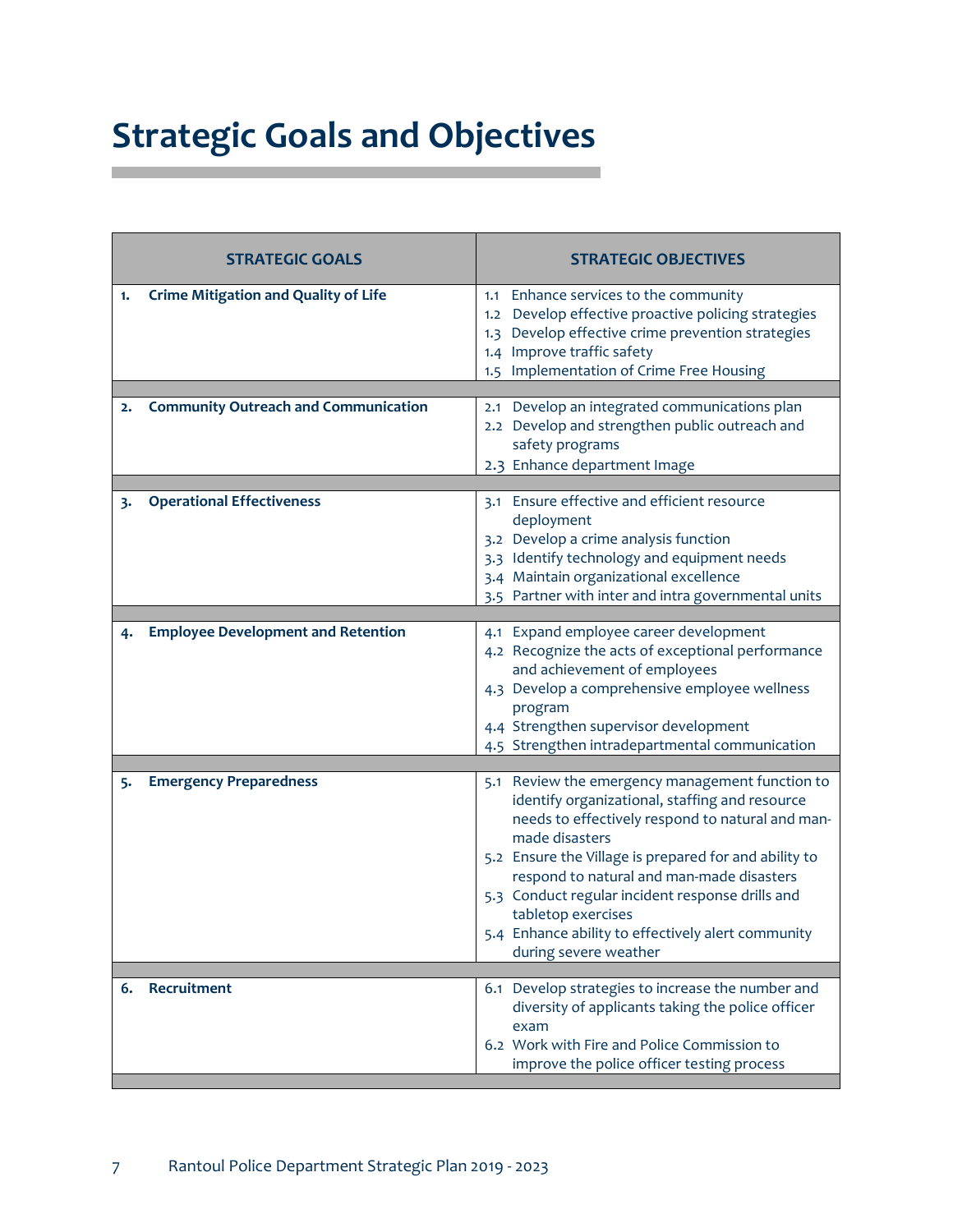# **1. Crime Mitigation and Quality of Life**

### **Objective**

Reduce crime and improve the quality of life in the community.

### **1.1 Enhance services to the community**

- 1.1.1 Evaluate ambulance service and develop strategies to ensure prompt response and comprehensive pre-hospital care
- 1.1.2 Explore programs to improve public safety response to missing high-risk population in the community
- 1.1.3 Develop a core of multilingual community members to volunteer as routine translators, outreach ambassadors or recruiters
- 1.1.4 Identify programs to enhance services provided to senior citizens
- 1.1.5 Develop strategies to enhance Police Social Worker response to crisis situations and identifying resource needs within the community

### **1.2 Develop effective proactive policing strategies**

- 1.2.1 Explore specialized units and patrol strategies
- 1.2.2 Develop confidential informant program to enhance investigative efforts
- 1.2.3 Implement phased-in return of bicycle unit and target specific neighborhood concerns
- 1.2.4 Enforcement of Village's alcohol ordinances

### **1.3 Develop effective crime prevention strategies**

- 1.3.1 Develop a Crime Prevention through Environmental Design Program
- 1.3.2 Develop culturally diverse and/or cultural specific crime prevention strategies

### **1.4 Improve traffic safety**

- 1.4.1 Develop Sustained Traffic Enforcement Program (STEP) Program to improve overall roadway safety
- 1.4.2 Develop a Driving Under the Influence enforcement strategy
- 1.4.3 Participate in traffic safety initiatives

#### **1.5 Implementation of crime free housing**

- 1.5.1 Improve communication and information sharing with owners/managers of rental properties
- 1.5.2 Identify and implement crime free housing software to effectively manage program
- 1.5.3 Maintain and update sale and transfer of rental property
- 1.5.4 Identify key benchmarks to evaluate the effectiveness of the crime free housing program and ensure the program is meeting objectives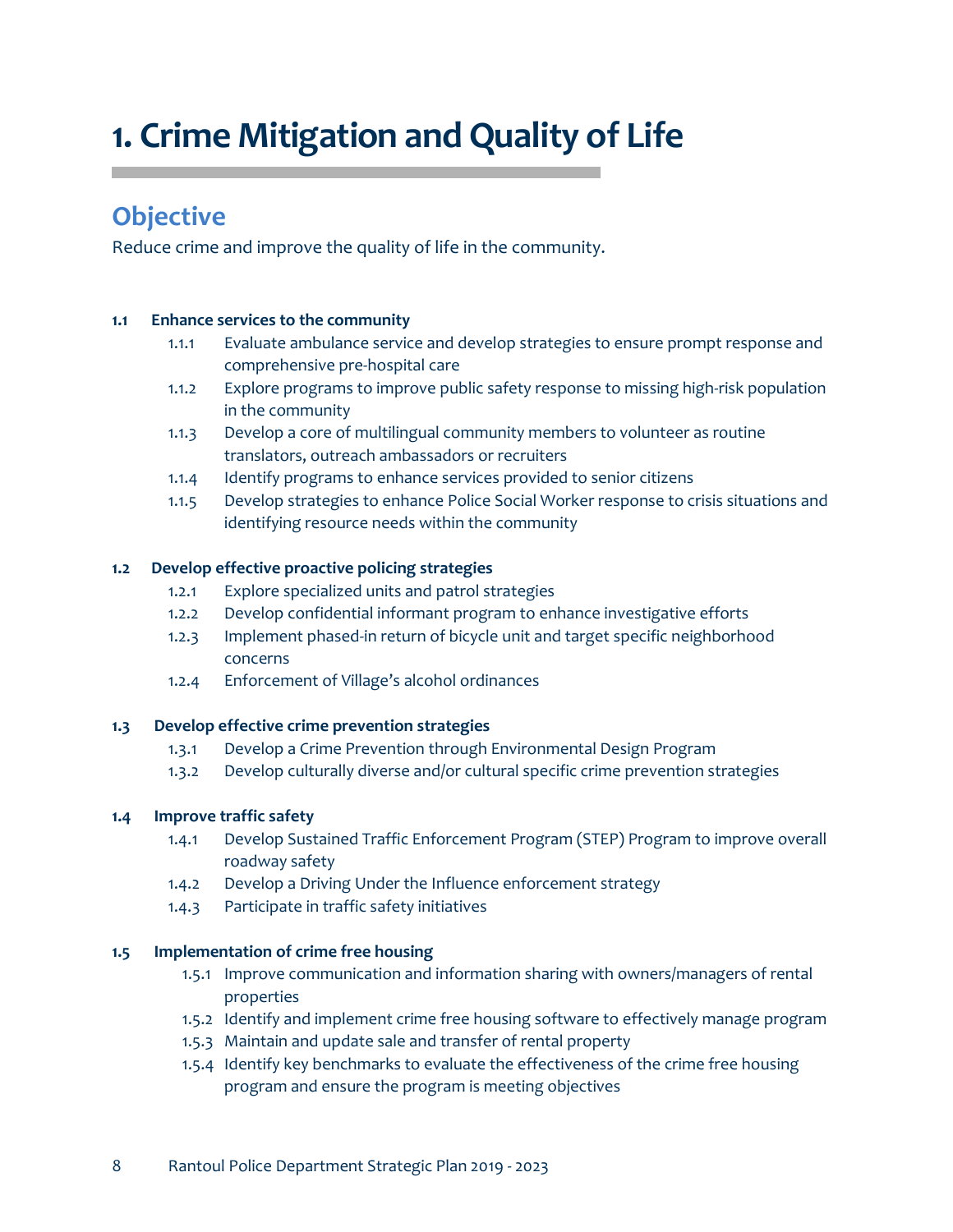# **2. Community Outreach and Communication**

### **Objective**

Seek to increase opportunities for community interaction and involvement; and improve the dissemination of public information.

### **2.1 Develop an integrated communications plan**

- 2.1.1 Increase and enhance public/community information, awareness, and services through improvements to the current RPD website and social media platforms
- 2.1.2 Create online database for public access to real-time crime data information and crime trends for public awareness
- 2.1.3 Increase transparency and information sharing with the media
- 2.1.4 Increase awareness of Crime Stoppers

### **2.2 Develop and strengthen public outreach and safety programs**

- 2.2.1 Expand current outreach programs and increase participation in community events and organizations
- 2.2.2 Develop programs to aid in outreach to local businesses
- 2.2.3 Increase engagement with minority communities
- 2.2.4 Explore opportunities for volunteers to partner with the police department
- 2.2.5 Partner with Recreation Department to develop a Kids Police Academy
- 2.2.6 Develop an officer visit program to the elementary schools
- 2.2.7 Establish a safety expo that may include youth bicycle, care safety seats, and personal safety
- 2.2.8 Explore the creation of a Public Safety Advisory Committee

#### **2.3 Enhance department image**

- 2.3.1 Publicize image building stories
- 2.3.2 Become more visible in neighborhoods
- 2.3.3 Increased bike and foot patrols
- 2.3.4 Rebrand squad cars
- 2.3.5 Continue updates to the police department website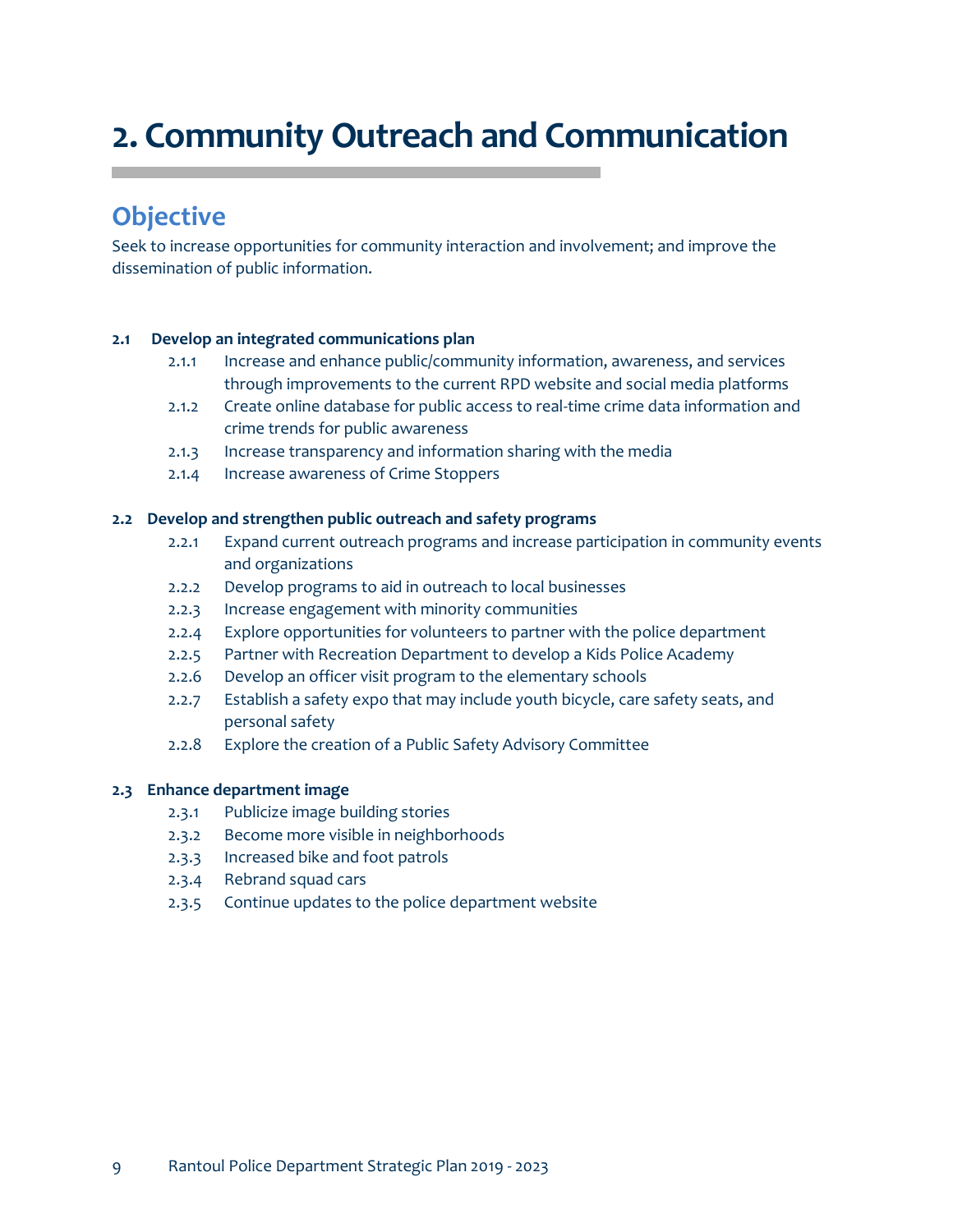# **3. Operational Effectiveness**

### **Objective**

Enhance law enforcement responsiveness by improving organizational effectiveness, efficiencies, and intergovernmental cooperation.

#### **3.1 Ensure effective and efficient resource deployment**

- 3.1.1 Review the disbursement of staffing, resources, and workloads to best address changes in service
- 3.1.2 Research and identify functions/tasks that may be completed by non-sworn personnel
- 3.1.3 Study current data regarding use of overtime throughout the organization and develop strategies geared towards reduction
- 3.1.4 Develop an holistic approach to special event operational planning

#### **3.2 Develop a crime analysis function**

- 3.2.1 Utilize technology to provide instant and updated analytical data to all interested parties
- 3.2.2 Analyze crime data and distribute monthly internal intelligence reports to department personnel
- 3.2.3 Analyze crime data to effectively allocate shift resources

#### **3.3 Identify technology and equipment needs**

- 3.3.1 Review equipment needs and establish priorities
- 3.3.2 Develop a capital replacement plan
- 3.3.3 Explore grant opportunities

#### **3.4 Maintain organizational excellence**

- 3.4.1 Achieve accreditation through the Illinois Law Enforcement Accreditation Program
- 3.4.2 Practice core values

#### **3.5 Partner with inter and intra governmental units**

- 3.5.1 Explore development of a "Fleet Watch" type program
- 3.5.2 Enhance the sharing of crime information with other Village departments
- 3.5.3 Identify additional opportunities to partner with local school districts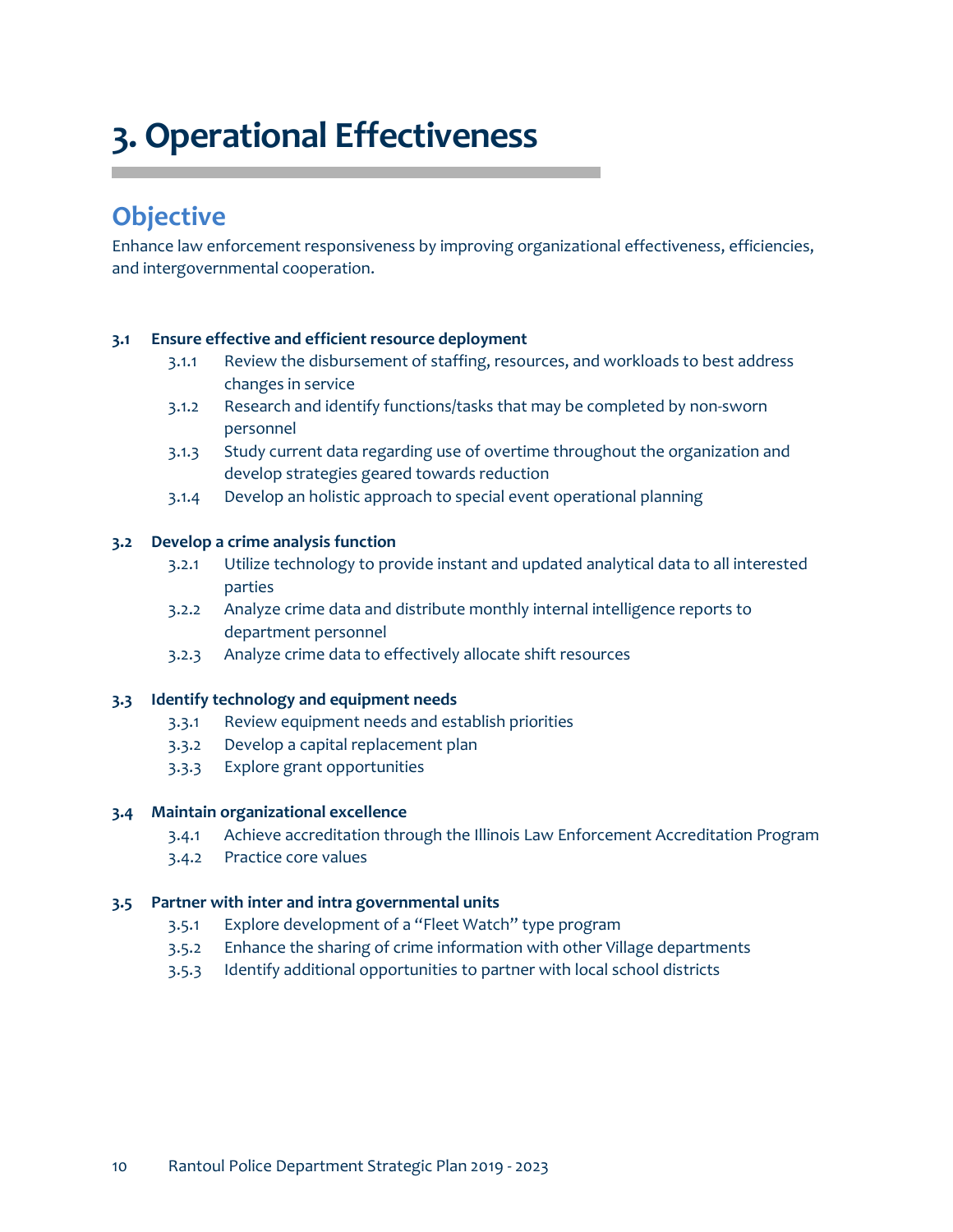# **4. Employee Development and Retention**

### **Objective**

Maintain positive, constructive relationships with employees to ensure that they achieve their personal and professional goals.

### **4.1 Expand employee career development**

- 4.1.1 Create an individual employee development plan designed to identify employee professional and career objectives
- 4.1.2 Review and update the annual performance evaluation system
- 4.1.3 Identify mentoring opportunities to assist employees in achieving career development and satisfaction
- 4.1.4 Enhance bi-annual in-service training to better meet training objectives and department needs

### **4.2 Recognize the acts of exceptional performance and achievement of employees**

- 4.2.1 Create a Department Awards Committee
- 4.2.2 Review Department Awards policy to ensure program efficiency and value

#### **4.3 Develop a comprehensive employee wellness program**

- 4.3.1 Develop a holistic approach to employee wellness which provides tools and resources to enhance employee mental, emotional, spiritual, and physical health
- 4.3.2 Provide financial/retirement planning
- 4.3.3 Plan employee, retiree, and family appreciation events
- 4.3.4 Explore alternative to the traditional 8-hour work schedule

#### **4.4 Strengthen supervisor development**

- 4.4.1 Enhance coaching and seek opportunities for employees aspiring for promotion
- 4.4.2 Develop a training program for new supervisors
- 4.4.3 Review and enhance "officer-in-charge" program
- 4.4.4 Provide ongoing leadership and development training to supervisors
- 4.4.5 Work with Fire and Police Commission to improve the promotional process

#### **4.5 Strengthen intradepartmental communication**

- 4.5.1 Conduct regular meetings among supervisory and management personnel
- 4.5.2 Enhance communication with union stewards
- 4.5.3 improve information sharing and training at shift briefing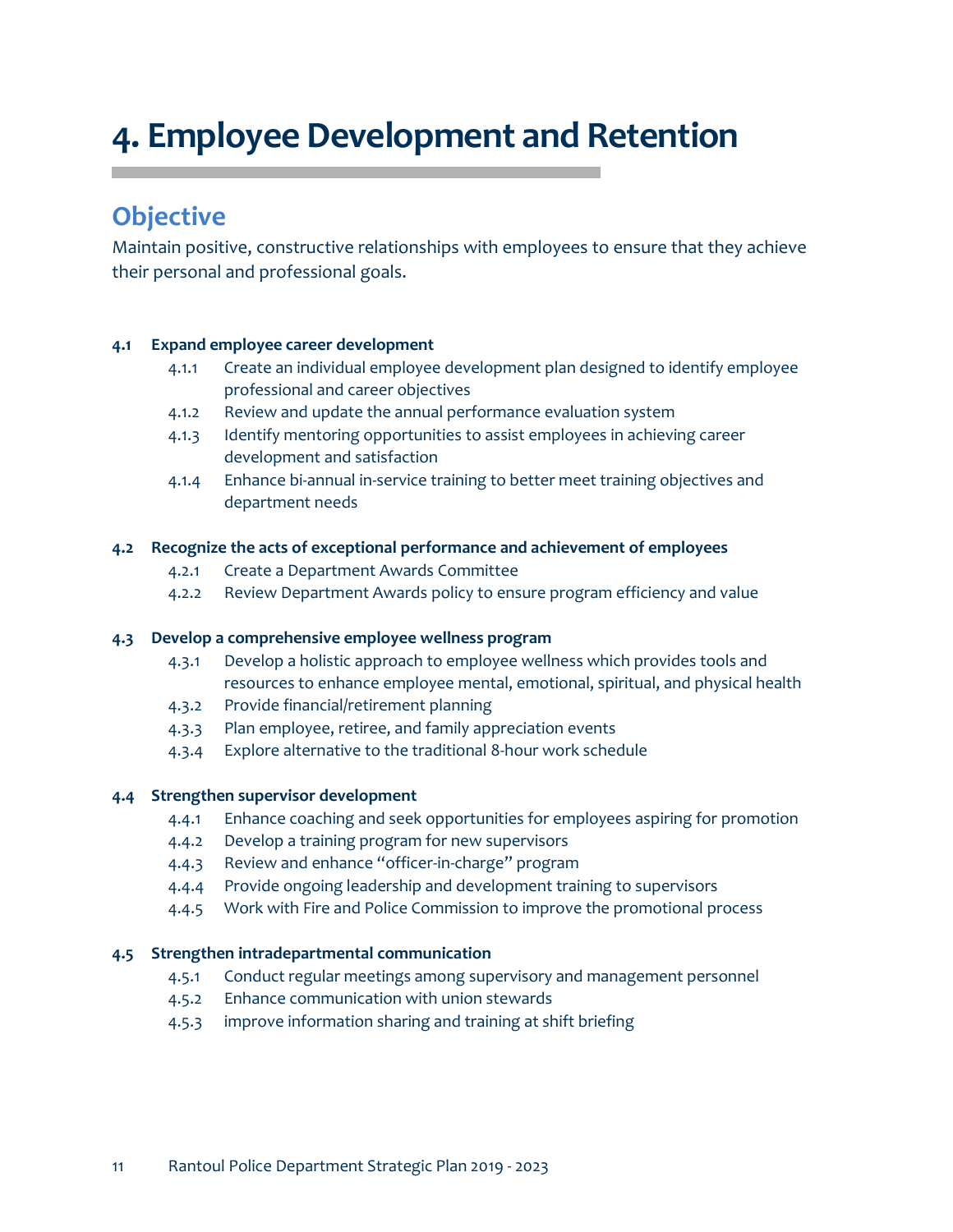# **5. Emergency Preparedness**

### **Objective**

Enhance emergency preparedness to better prepare personnel and the community to respond to natural and man-made disasters.

### **5.1 Review the emergency management function to identify organizational, staffing and resource needs to effectively respond to natural and man-made disasters.**

- 5.1.1 Identify organizational, staffing and resource needs to effectively respond to emergencies and disasters.
- 5.1.2 Assess all village departments for compliance with National Incident Management System requirements
- 5.1.3 Identify training opportunities for the emergency management function
- 5.1.4 Strengthen relationship with Rantoul Fire Department and identify roles and responsibilities to effectively respond to an emergency

### **5.2 Ensure the Village is prepared for and able to respond to natural and man-made disasters.**

- 5.2.1 Update the Village's Emergency Operations Plan and develop a more efficient system for regular review
- 5.2.2 Develop Building Emergency Action Plans for Village-owned buildings
- 5.2.3 Develop and maintain Village-wide Continuity of Government Plans
- 5.2.4 Develop specific emergency operation plans for high risk/priority locations
- 5.2.5 Incorporate cyber-attack into the Village's Recovery Plans
- 5.2.6 Identify and equip an Emergency Operation Center (EOC)

### **5.3 Conduct regular incident response drills and tabletop exercises**

- 5.3.1 Conduct annual emergency support function drills with Village department heads to prepare for hazards
- 5.3.2 Coordinate annual emergency evacuation drills for all Village departments
- 5.3.3 Conduct regular lock down and evacuation drills with training scenarios at local schools to ensure operational readiness

#### **5.4 Enhance ability to effectively alert community during severe weather**

- 5.4.1 Identify capital needs and create a capital replacement plan
- 5.4.2 Identify training needs to effectively react to weather emergencies
- 5.4.3 Improve procedures and available resources to effectively warn the community of weather emergencies